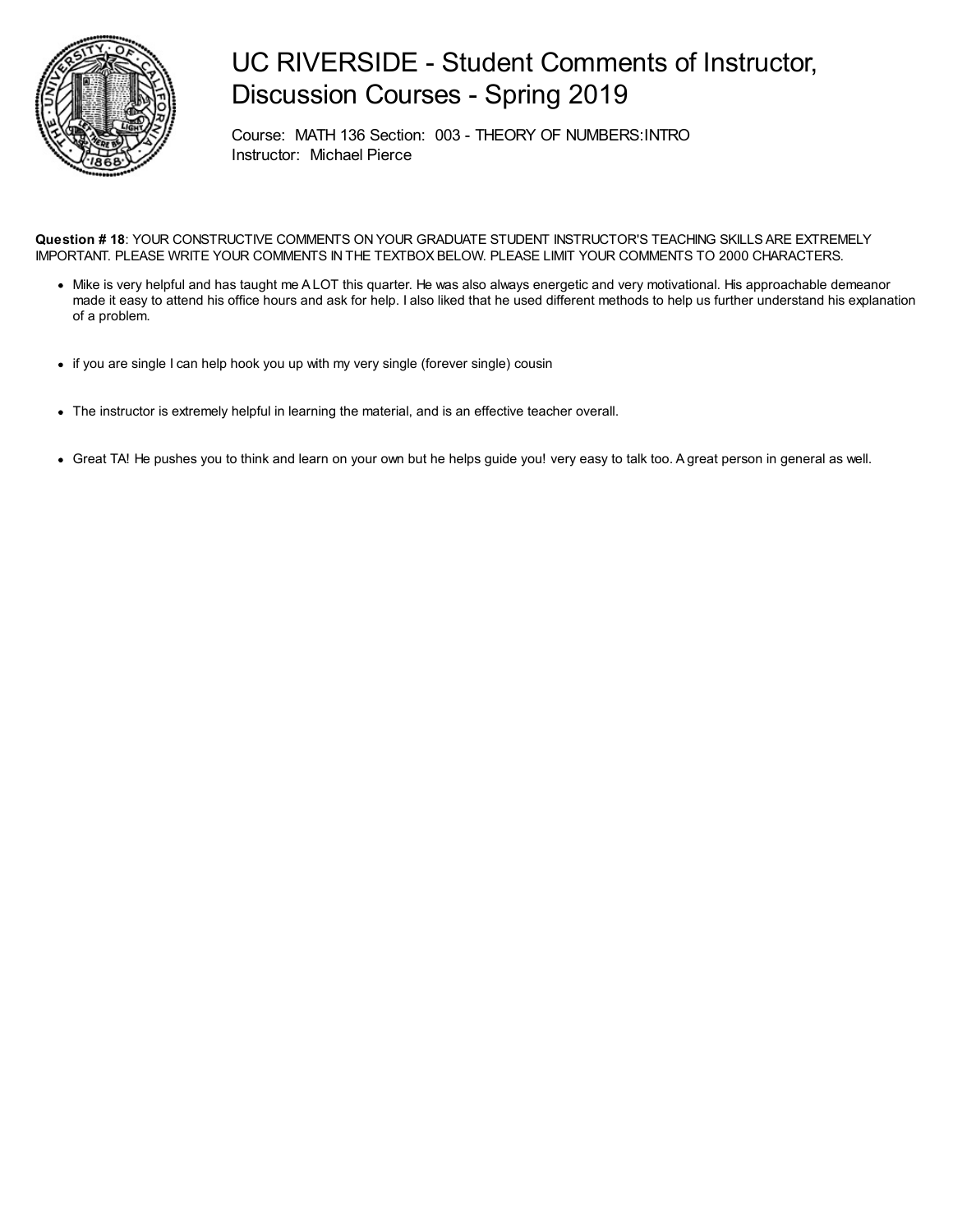

## UC RIVERSIDE - Student Evaluation of Instructor, Discussion Courses - Spring 2019

| Course: MATH 136 Section: 003 - THEORY OF<br>NUMBERS: INTRO<br><b>Instructor: Michael Pierce</b> |                                                                                                                                                |           | Enrollment: 24<br>Respondents: 6<br>Response Rate: 25% |                |        |                |                |                     |  |                |               |  | Enrollment: 3850<br>Respondents: 1274<br>Response Rate: 33% |      |     | Enrollment: 43933<br>Respondents: 16439<br>Response Rate: 37% |      |           |
|--------------------------------------------------------------------------------------------------|------------------------------------------------------------------------------------------------------------------------------------------------|-----------|--------------------------------------------------------|----------------|--------|----------------|----------------|---------------------|--|----------------|---------------|--|-------------------------------------------------------------|------|-----|---------------------------------------------------------------|------|-----------|
|                                                                                                  |                                                                                                                                                | Course    |                                                        |                |        |                |                |                     |  |                |               |  | Department                                                  |      |     | Campus                                                        |      |           |
| Questions                                                                                        |                                                                                                                                                | 7<br>High | -6                                                     | $\overline{5}$ | 4      | $\overline{3}$ | $\overline{2}$ | Low                 |  |                | 1 N/A Mean SD |  | $%$ tile                                                    | Mean | -SD | $%$ tile                                                      | Mean | <b>SD</b> |
|                                                                                                  | 1 Provides goals and objectives in presentations.                                                                                              | 4         |                                                        |                |        |                |                |                     |  | $\blacksquare$ | 6.33 1.2      |  | 69.38                                                       | 5.99 | 1.4 | 65.93                                                         | 6.25 | 1.2       |
|                                                                                                  | 2 Is well prepared and clearly organized.                                                                                                      | 3         | 2                                                      |                |        |                |                |                     |  | $\blacksquare$ | $6.17$ 1.2    |  | 58.00                                                       | 5.97 | 1.5 | 53.29                                                         | 6.27 | 1.2       |
|                                                                                                  | 3 Thoroughly understands the subject matter.                                                                                                   | 4         |                                                        |                |        |                |                |                     |  | $\blacksquare$ | 6.33 1.2      |  | 56.35                                                       | 6.24 | 1.3 | 57.76                                                         | 6.40 | 1.1       |
|                                                                                                  | 4 Explains the relevancy of the material.                                                                                                      | 4         |                                                        |                |        |                |                |                     |  | $\blacksquare$ | 6.33 1.2      |  | 63.04                                                       | 6.04 | 1.4 | 64.23                                                         | 6.28 | 1.2       |
|                                                                                                  | 5 Clarifies lecture and readings                                                                                                               | 4         |                                                        |                |        |                |                | $\blacksquare$      |  | $\blacksquare$ | 6.33 1.2      |  | 68.99                                                       | 5.98 | 1.5 | 66.21                                                         | 6.23 | 1.3       |
|                                                                                                  | 6 Encourages me to participate and/or ask questions.                                                                                           | 4         |                                                        |                |        |                |                |                     |  | $\blacksquare$ | 6.33 1.2      |  | 66.89                                                       | 6.03 | 1.5 | 66.60                                                         | 6.25 | 1.3       |
|                                                                                                  | 7 Uses language appropriate to the level of the course.                                                                                        | 4         |                                                        |                |        |                | $\blacksquare$ |                     |  | $\blacksquare$ | 6.33 1.2      |  | 54.17                                                       | 6.24 | 1.3 | 56.42                                                         | 6.41 | 1.1       |
|                                                                                                  | 8 Gives useful feedback on assignments and exams.                                                                                              | 3         |                                                        |                |        |                |                |                     |  | $\blacksquare$ | $6.00$ 1.3    |  | 58.00                                                       | 5.97 | 1.5 | 49.81                                                         | 6.18 | 1.4       |
|                                                                                                  | 9 Effectively manages the classroom environment                                                                                                | 3         | 2                                                      | $\sim$         |        |                |                | $\sim$              |  | $\blacksquare$ | $6.17$ 1.2    |  | 56.67                                                       | 6.03 | 1.5 | 55.04                                                         | 6.27 | 1.3       |
|                                                                                                  | 10 Motivates me to do my best.                                                                                                                 | 5         |                                                        |                |        |                |                |                     |  | $\blacksquare$ | 6.50 1.2      |  | 76.97                                                       | 5.92 | 1.5 | 79.96                                                         | 6.13 | 1.4       |
|                                                                                                  | 11 Is accessible and helpful during office hours.                                                                                              | 4         |                                                        |                |        | $\sim$         | $\sim$         | $\sim$              |  | $\blacksquare$ | 6.33 1.2      |  | 63.97                                                       | 6.14 | 1.4 | 60.84                                                         | 6.34 | 1.2       |
|                                                                                                  | 12 ls approachable - has a demeanor that encourages<br>interaction.                                                                            | 4         |                                                        |                |        |                | $\sim$         |                     |  | $\blacksquare$ | 6.33 1.2      |  | 65.00                                                       | 6.09 | 1.5 | 62.25                                                         | 6.29 | 1.3       |
|                                                                                                  | 13 Encourages and respects diverse perspectives.                                                                                               |           |                                                        |                |        |                |                |                     |  |                | 6.33 1.2      |  | 55.65                                                       | 6.27 | 1.2 | 55.69                                                         | 6.42 | 1.1       |
|                                                                                                  | 14 Appropriately handles sensitive situations and/or<br>inappropriate student comments.                                                        | 3         |                                                        |                |        | 1 –            | $\sim$         |                     |  | $\blacksquare$ | 6.00 1.3      |  | 43.18 6.28                                                  |      | 1.2 | 36.01                                                         | 6.42 | 1.1       |
|                                                                                                  | 15 Creates and maintains a tolerant learning<br>environment.                                                                                   |           |                                                        |                |        |                |                |                     |  | $\blacksquare$ | 6.33 1.2      |  | 57.25 6.26                                                  |      | 1.3 | 54.78                                                         | 6.41 | 1.1       |
|                                                                                                  | 16 Command of English language does not impede my<br>learning the material. (This question is not applicable<br>in foreign language sections.) |           |                                                        |                |        |                |                |                     |  | $\blacksquare$ | 6.33 1.2      |  | 46.74 6.53                                                  |      | 1.1 | 57.05                                                         | 6.49 | 1.1       |
|                                                                                                  | 17 Overall, is an effective teacher.                                                                                                           | 3         | 2                                                      |                | $\sim$ | 1              |                | $\omega_{\rm{max}}$ |  | $\blacksquare$ | $6.00$ 1.5    |  | 50.71                                                       | 6.06 | 1.4 | 46.88 6.27                                                    |      | 1.2       |

\* The number of N/A is not included in the Mean and S.D. calculation.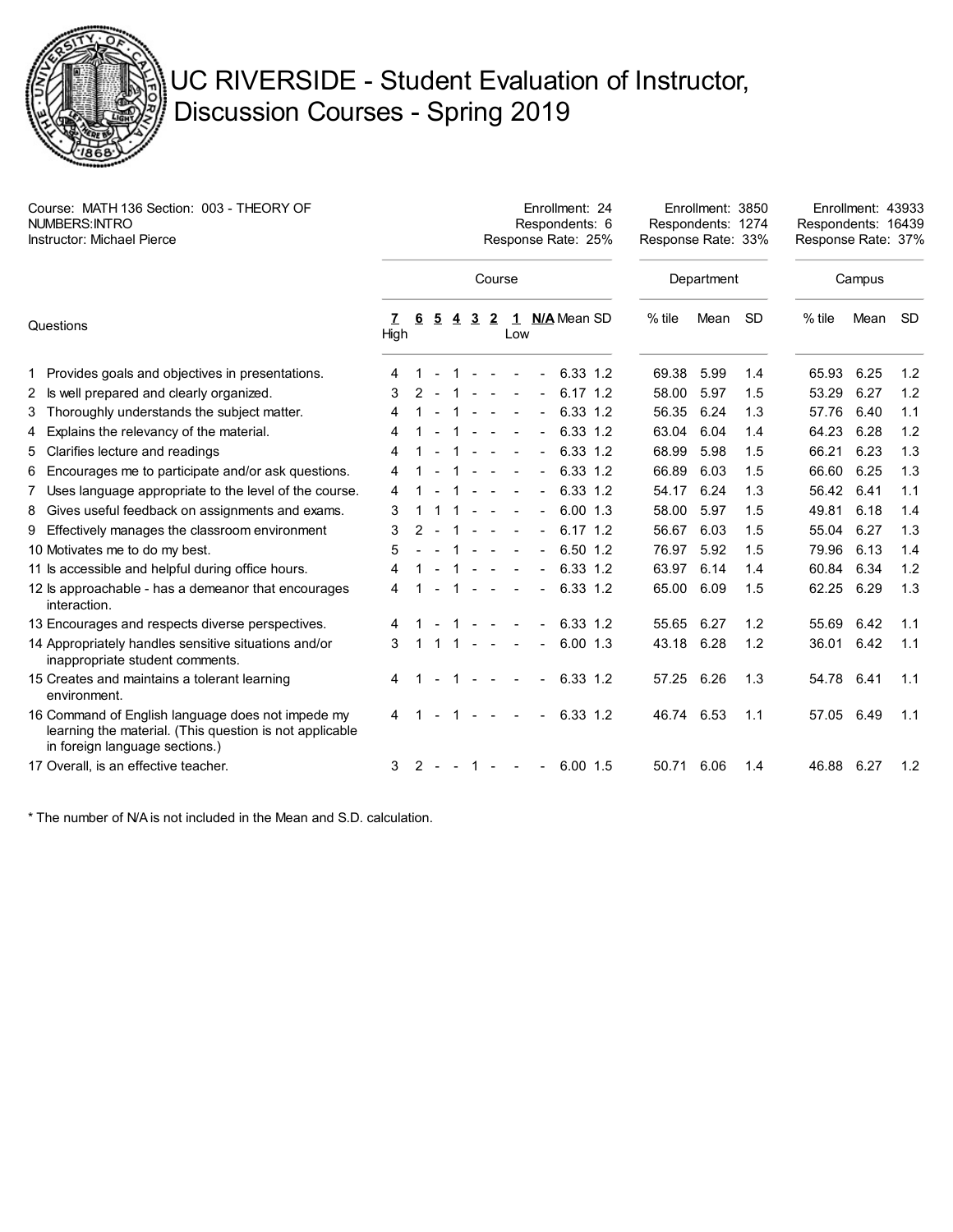

## UC RIVERSIDE - Student Comments of Instructor, Discussion Courses - Spring 2019

Course: MATH 136 Section: 002 - THEORY OF NUMBERS:INTRO Instructor: Michael Pierce

**Question # 18**: YOUR CONSTRUCTIVE COMMENTS ON YOUR GRADUATE STUDENT INSTRUCTOR'S TEACHING SKILLS ARE EXTREMELY IMPORTANT. PLEASE WRITE YOUR COMMENTS IN THE TEXTBOX BELOW. PLEASE LIMIT YOUR COMMENTS TO 2000 CHARACTERS.

- The online solutions are very helpful to see what a proper proof is. Explanations in person are very clear, and also doesn't mind being asked for clarification.
- During every section, it was the same thing: problems were mindlessly written on the board and students were expected to solve. Students would ask questions and be faced with sarcastic answers instead of a constructive or helpful explanations. Grading was absolutely terrible. The TAwas expecting long thorough proofs regardless of whether or not the question required or prompted as such. TA has trouble reading student work, which should be a basic requirement for teachers/instructors/aids, but it ended up resulting in student grades being greatly affected. Sections would often consist of two or three students arguing over which method to approach a problem and often end in the TA struggling to gain control of the classroom back. It would have been more helpful to have had actual supplemental instruction, or even an open discussion, to help student understanding of course concepts instead of a rushed solution written on the board the last 5 minutes of class. Please, do better. We want to learn.
- Michael was quite helpful and very interesting. The way he ran the discussions was nice, I liked the less lecture/instruction style and more student-focused way. The problems he chose were helpful in understanding the concepts and clarifying course material. His sass was funny at times and his explanations were clear and simple, I did like how he didn't give us the full answer but left us thinking about it and forced us to try the problems on our own. Also, I like how he interacted with the students instead of creating this separation between student and instructor. Overall, Michael is a pretty cool guy and definitely knows his mathematics.
- Pretty good, very few complaints aside from limited hours
- The TAwas very fair and very helpful in Discussion times. He was also very accommodating to students. I think the best sessions were the ones he spent a couple minutes at the start discussing the topics or reviewing the material before starting discussion on problems.
- He's smart and knowledgeable, but that's about the only positive quality I see in him as a teacher.